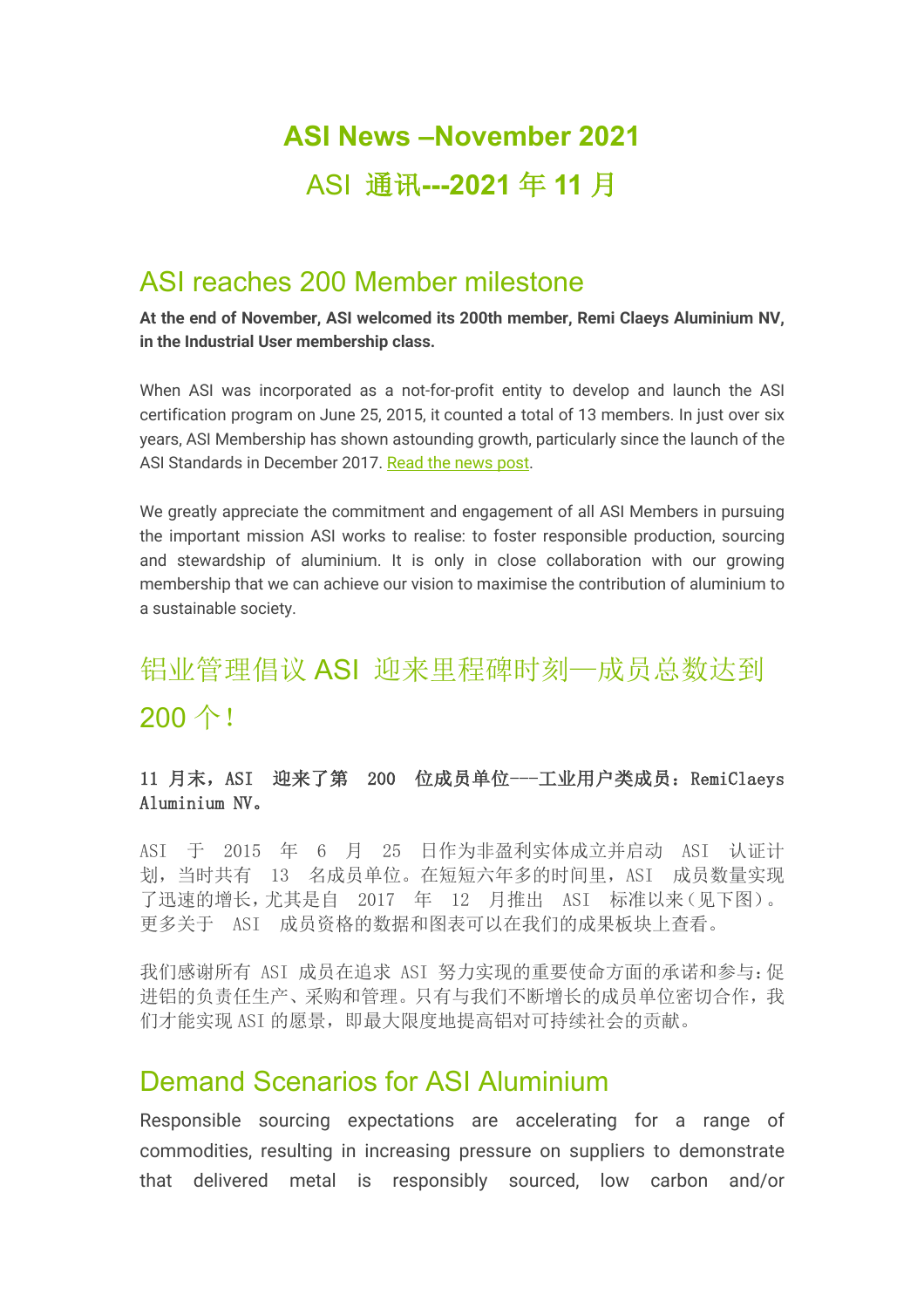'green'. What are the implications for 'ASI Aluminium' demand out to 2030? To answer this question, ASI commissioned CM Group to gather perspectives from industry stakeholders by market sector and region. The resulting report distils findings from more than 75 structured interviews conducted across the global aluminium industry, including 40 within China, and draws on CM Group's own quantitative estimates and projections.

# ASI 铝的需求情景

对一系列商品的负责任采购期望正在加速,导致供应商面临越来越大的压力,要 求他们证明所提供的金属是负责任采购、低碳和/或"绿色"的。到 2030 年, 对"ASI 铝"需求有何影响? 为了回答这个问题,ASI 委托 CM Group 按市场 部门和地区收集行业利益相关者的观点。报告是从全球铝行业进行的超过 75 次 结构化访谈中获得的结果,其中 40 次访谈是在中国境内进行的,并借鉴了 CM Group 自己的定量估计和预测。

Overall, the report finds that ASI is expected to play an increasingly influential role this decade in driving positive change in the aluminium sector. However, a principal challenge lies in continuing to address the wide diversity of views across the industry about responsible sourcing, highlighted by fragmented approaches being taken by some market participants. At the same time, multiple stakeholders have evolving assurance needs that seek to address gaps in slow moving or inadequate regulatory frameworks. There is growing interest in chain of custody approaches that segregate by source, but these are still at an early stage of development by a handful of vertically integrated companies. Also emerging is the growing influence of capital markets in driving responsible sourcing behaviour. Much of the industry sees this influence as likely to increase and, as it does, businesses will be required to either comply with capital market certification requirements or face the prospect of higher borrowing costs and limited funding options.

These and other insights have informed ASI's Strategy development for 2022 and beyond.

总体而言,该报告发现,ASI 有望在十年中在推动铝行业发生积极变化方面发挥 越来越大的影响力。然而,一个主要的挑战在于继续解决整个行业关于负责任采 购的多样化认识,一些市场参与者采取的各自不同的方式方法强调了对这一议题 的要求。与此同时,多个利益相关方对认证的需求和要求不断变化,以寻求弥补 相关方进展缓慢或监管框架不足的差距。人们对铝材料进行溯源的监管链方法越 来越感兴趣,但这些方法仍处于少数垂直一体化的公司的早期发展阶段。同样需 要关注的是资本市场在推动负责任采购行为方面的影响越来越大。大部分行业人 士认为这种影响可能会增加,并且企业将被要求要么遵守资本市场认证要求,要 么面临更高的借贷成本和有限的融资选择。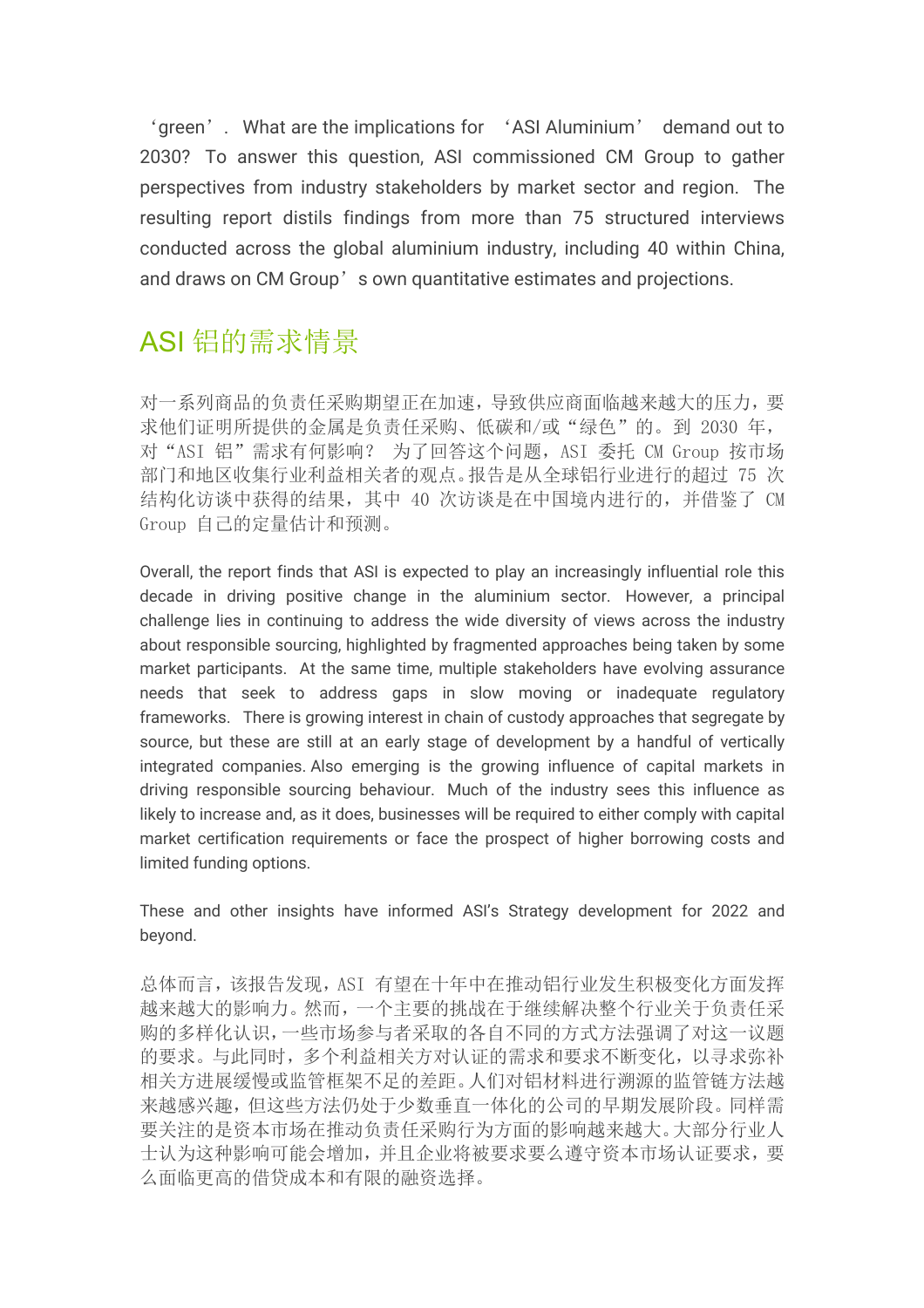#### 这些结论为 ASI 在 2022 年及以后的战略发展提供了信息。

Key findings in the CM Group report include:

- Most interviewees recognise (and value) the role of independent, third-party certification in driving positive change in the future and see ASI as uniquely positioned to play a major role in driving that change.
- While China's vast number of aluminium producers and fabricators have a different focus, the interviewees demonstrated a willingness to learn and participate in future, particularly in connection to export markets.
- Many interviewees emphasise that ASI Certification must be aimed at driving positive change along the full value chain, 'from mine to market', rather than focused on specific segments or particular sustainability measures alone.
- The strong industry focus on the primary aluminium smelting sector, driven by its highly energy intensive electrolysis process, runs the risk of creating blind spots for other parts of the industry. ASI must capture all relevant ESG issues, not just those attracting attention at any given moment. While some ESG issues may (currently) be seen as intangible, too difficult or less important, over time they are unlikely to remain so.
- Variance in uptake of ASI Certification within and between key market sectors and geographies is likely to remain a feature, given the different local and customer influences and competitive tensions within the sectors.
- Responsible sourcing certifications are likely to play an increasingly important role in capital markets. As they do, there will be opportunities for ASI to integrate its certification program with capital allocation and other project due diligence procedures.
- Similarly, global trading houses are positioning their businesses for strong demand growth in 'green' or 'responsibly sourced' metal. This will also drive greater transparency in sourcing and the assurances provided by ASI Certification.
- Finally, technologies to transfer and assure the veracity of information are moving fast. They will need to ensure that the data and assurances that populate such systems are relevant, usable and verified.

CM 集团报告的主要内容包括:

• 大多数受访者承认并重视独立的第三方认证在推动未来积极变革方面的作用, 并认为 ASI 具有独特的地位,可以在推动这种变革方面发挥重要作用。

• 虽然中国大量的铝生产商和加工商的侧重点不同,但受访者表现出学习和参与 未来的意愿,尤其是在铝产品出口市场方面会更多涉及。

• 许多受访者强调,ASI 认证必须旨在推动"从矿山到市场"整个价值链的积极 变革,而不是仅关注特定细分市场或特定的可持续发展措施。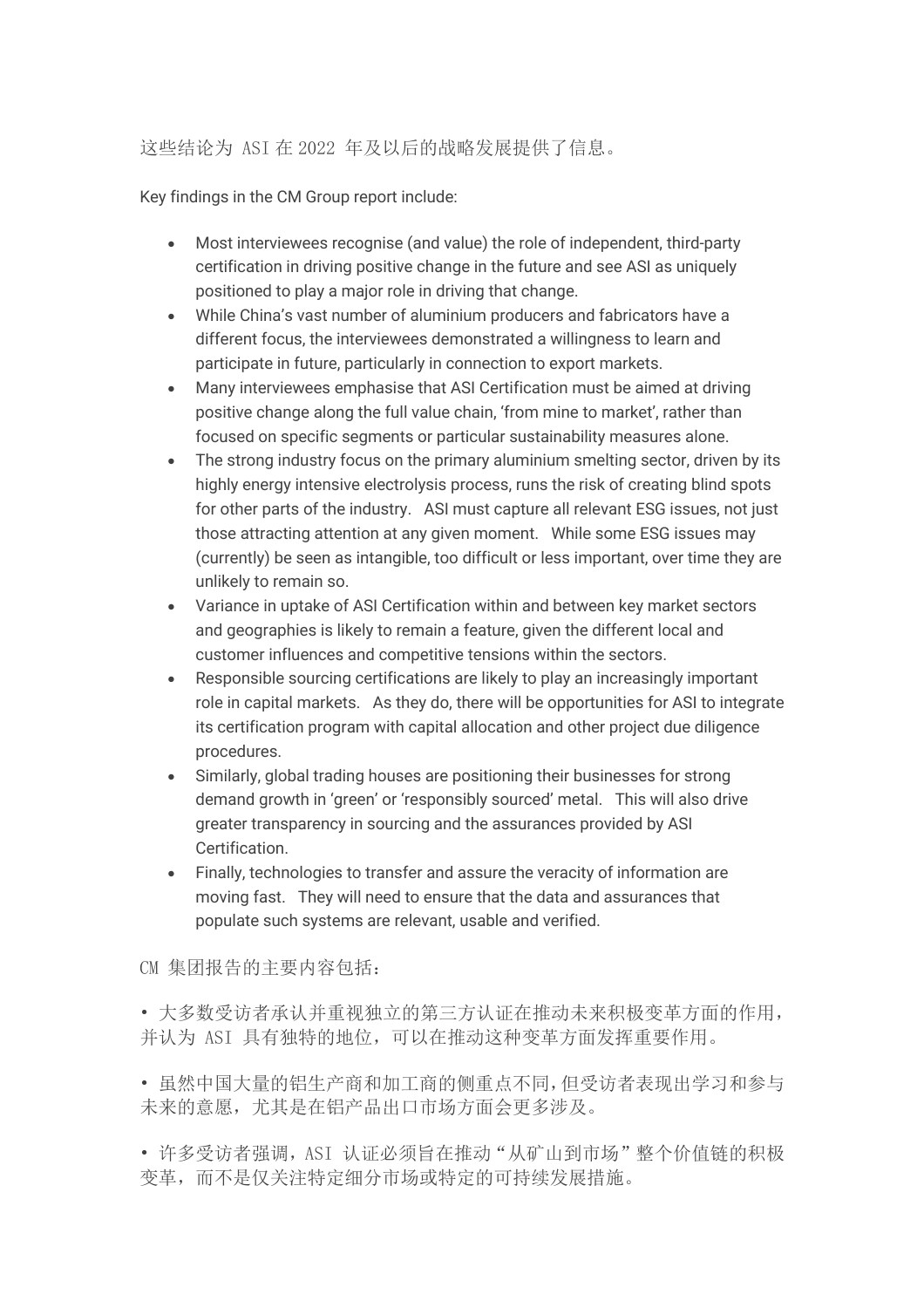• 由于其高度能源密集的电解工艺,行业对原铝冶炼行业的强烈关注有可能为该 行业的其他部分造成盲点。ASI 必须捕捉所有相关的 ESG 问题,而不仅仅是那 些在任何特定时刻引起关注的问题。虽然一些 ESG 问题在目前可能被视为无形、 太难或不太重要,但随着时间的推移,它们不太可能维持现状,重要性和关注度 会逐步提高。

• 考虑到不同的本地和客户影响以及行业内的竞争紧张形势,在关键市场行业和 地区内部之间采用 ASI 认证的进程会有差异,这也将是一个行业特征。

• 负责任采购认证可能将在资本市场中发挥越来越重要的作用。正如目前所做的 那样, ASI 将有机会将其认证计划与资本分配和其他项目尽职调查程序相结合。

• 同样,全球贸易公司正在为其业务定位,以应对"绿色"或"负责任采购"金 属的强劲需求增长。这也将提高采购的透明度和 ASI 认证提供的保证。

• 最后,信息传输和确保信息真实性的技术正在快速发展。他们需要确保提供此 类系统的产业链数据和保证是相关的、可用的和经过验证的。

## M&E Insights: ASI CoC Certification and CoC

### Material on-product claims

**ASI Members are involved in a wide range of industrial activities along the aluminium value chain and are encouraged to use ASI-related claims to differentiate their product, process, or business. There are several types of claims that can be made by ASI Members and Entities, relating to ASI Membership, Performance Standard Certification, and Chain of Custody Standard Certification.**

SI Members using the ASI name and logo communicate their commitment to responsible production, sourcing and stewardship of aluminium. Consistent, accurate and appropriate use of ASI's name



helps build awareness, recognition and credibility of the Initiative and, in turn, benefits the Member by improving visibility of their stewardship activities.

This month we will focus specifically on on-product claims relating to the ASI Chain of Custody Standard and provide insights on:

- Use of on-product claims:
	- o Number of on-product claims, types of products on which they are used
	- o Number of countries where those products are sold and distribution by region
- CoC Material Flow, how it relates to on-product claims and potential growth
- Evolving drivers for Members making on-product claims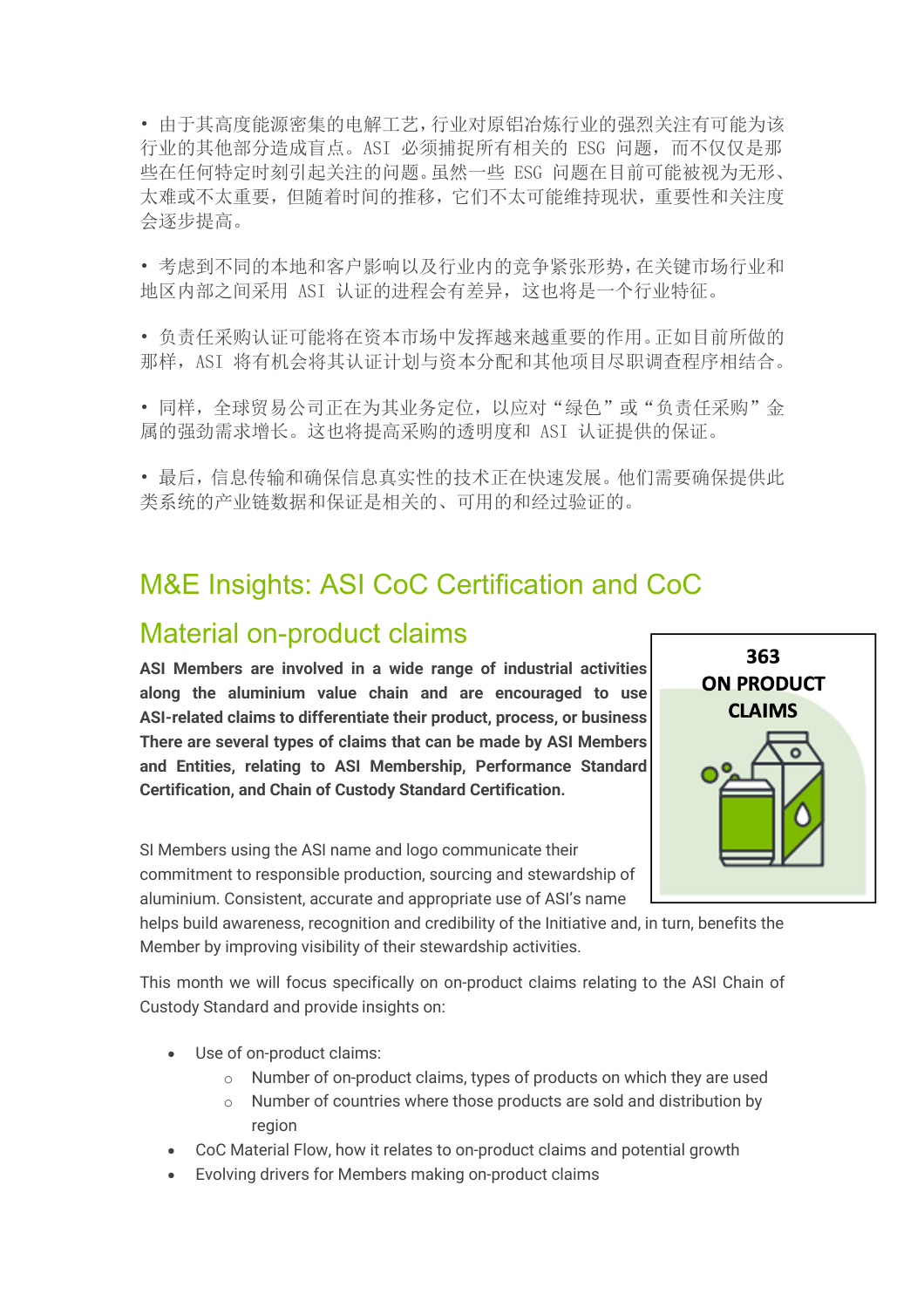#### On-product claims

On-product claims are any claims relating to ASI that appear on products, for example imprinted on metal or included on packaging. This includes ASI logos and/or text claims.

Members wanting to communicate to their customers that their aluminium products support responsible sourcing and have been manufactured following sustainable practices under ASI Standards must hold both the Performance Standard and Chain of Custody (CoC) Standard Certification. Having both certifications provides independent assurance for responsible production, sourcing and documented flow of material through the supply chain. On-product claims also require ASI approval.

Since the first CoC Certification was granted mid-2018, 363 on-product claims have been approved by ASI and are currently in use as at 17 November 2021. Currently, consumers can find products with the ASI on-product logo in shops across 37 countries distributed worldwide... article continues on the ASI website

# 监测与评价洞察: ASI CoC 监管链认证和在产品上标 注 CoC 监管链材料声明

产品标识声明

在产品上的声明是与 ASI 相关的任何出现在产品上的声明,例如印在金属上或 包装上,包括 ASI 标识和/或文字声明。

希望向其客户传达其铝产品支持负责任采购并遵循 ASI 标准下的可持续制造的 成员必须持有绩效标准和监管链 (CoC) 标准认证。企业拥有这两项认证就可为 负责任的生产、采购和通过供应链的材料流提供独立保证。产品声明也需要经过 ASI 批准。

自 2018 年年中颁发首个 CoC 认证以来,截至 2021 年 11 月 17 日,ASI 已 批准了 363 项产品上的声明,目前均正在使用中。目前,消费者可以在 37 个国 家/地区的商店中找到带有 ASI 标识的产品,分布于世界各地。相关文章在 ASI 网站上可以查看。

# Final public consultation on draft revised ASI

### Standards scheduled to start in January 2022

On 7th January 2022, as part of its ongoing Standards Revision process, ASI will launch a second and final public consultation on Version 3 of the Performance Standard, and Version 2 of the Chain of Custody Standard. The first public consultation period was held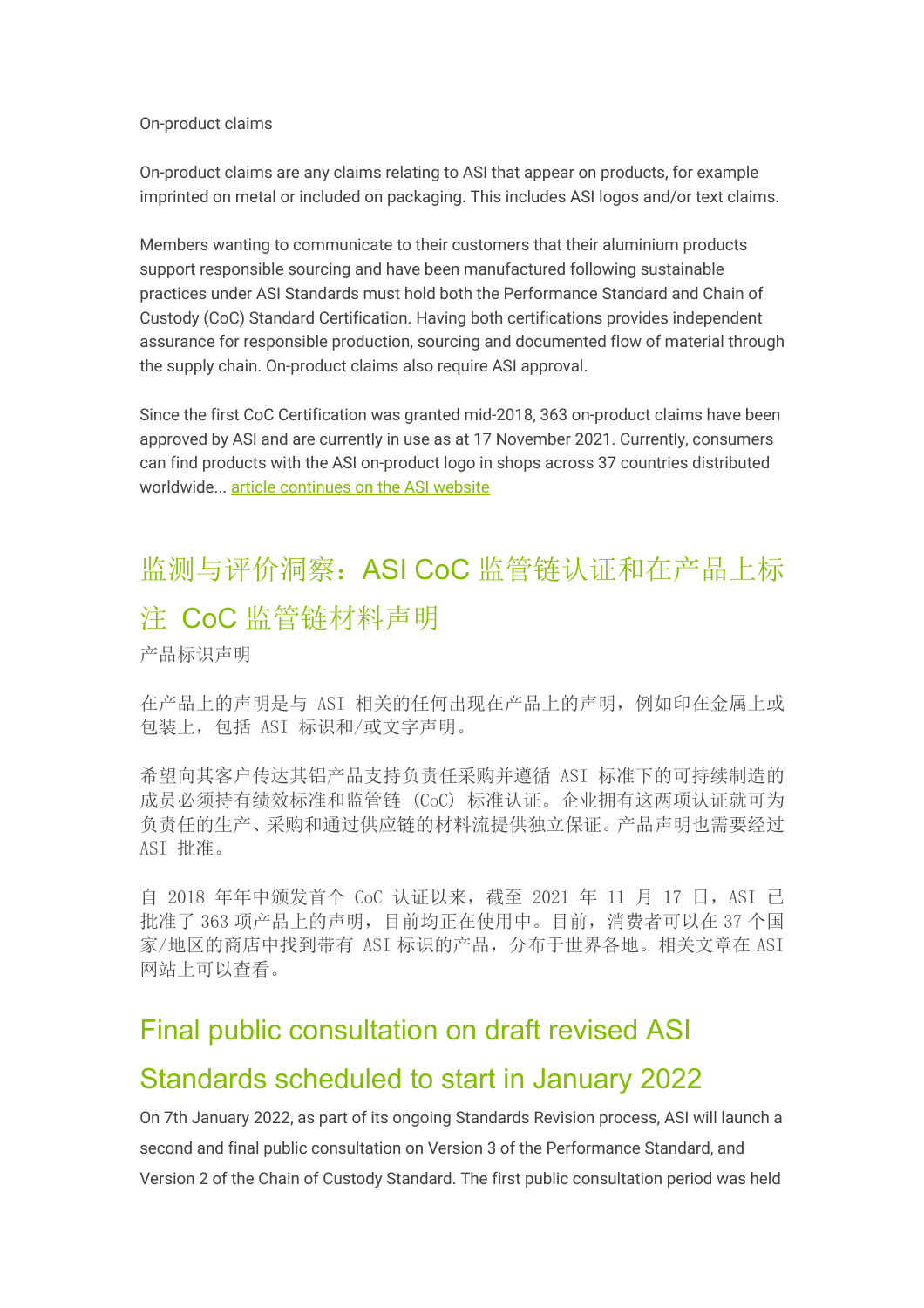in March-April 2021, the inputs from which have informed the documents for the upcoming consultation.

# 2022 年 1 月将开始就修订后的 ASI 标准草案进行 最终公众咨询

2022 年 1 月 7 日,作为其正在进行的标准修订过程的一部分,ASI 将就绩效 标准第 3 版和监管链标准第 2 版启动第二次也是最后一次公众咨询。 第一次 公众咨询期已经于 2021 年 3 月至 4 月进行,其中的意见为即将进行的咨询提 供了文件参考。

The draft revised Standards and their respective Guidance documents, updated Assurance Manual and Claims Guide and a new Glossary are undergoing final review by the ASI Standards Committee and will be made available for consultation in Chinese, English and French language versions. The Standards Revision page of the ASI website will have the draft revised documents, details on how you can get involved, forms for submitting comments and a description of the next steps in the revision process.

The consultation will last for 30 days (7th January - 6th February) during which input is welcome and encouraged from all ASI stakeholders.

Following conclusion of the public consultation on 6th February, the ASI Secretariat and Standards Committee will work towards final versions of the Performance and Chain of Custody Standards and ASI Board adoption by May 2022. Adoption by this date would meet ASI's commitments as an ISEAL Code Compliant member.

修订后的标准草案及其各自的指导文件、更新的保证手册和声明指南以及新的术 语表正在接受 ASI 标准委员会的最终审查,并将提供中文、英文和法文版本供 咨询。ASI 网站的标准修订页面将提供修订后的文件草案、有关您如何参与的详 细信息、提交意见的表格以及修订过程中后续步骤的说明。

咨询期将持续 30 天(1 月 7 日至 2 月 6 日),在此期间,欢迎并鼓励所有 ASI 利益相关者提供意见。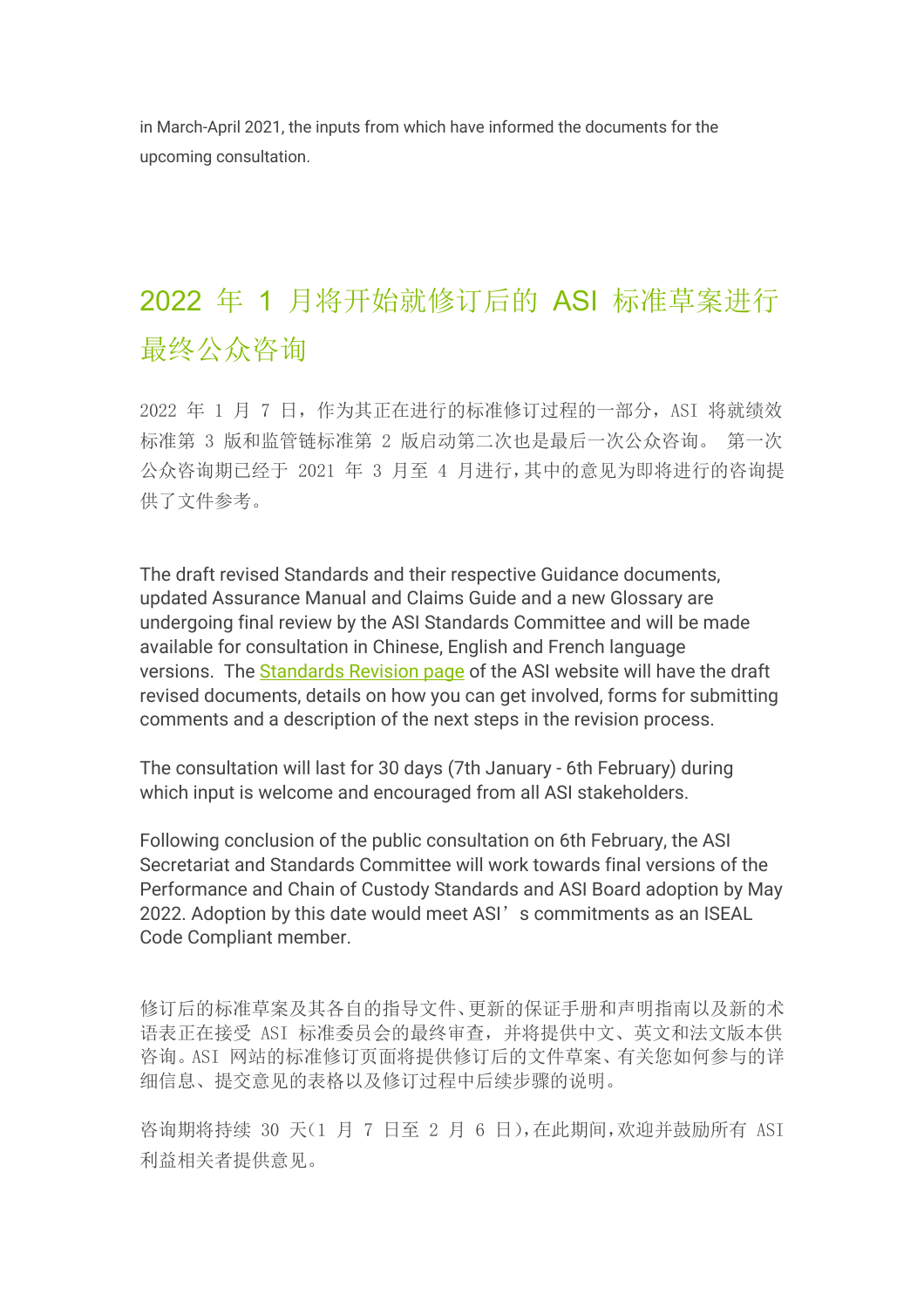2 月 6 日公众咨询结束后,ASI 秘书处和标准委员会将努力在 2022 年 5 月之 前制定绩效和监管链标准以及 ASI 董事会采用的最终版本。在此日期之前采用 将符合 ASI 作为符合 ISEAL 规范的承诺成员。

While integrating the input coming out of the public consultation into the two (normative) ASI Standards is the top priority to enable the launch of the revised versions in early 2022, ASI plans to establish a regular pattern of updates to the (non-normative) Guidance, Assurance and Claims documents. This means that issues raised on the broader suite of non-normative documents will be considered and integrated throughout the year, and released on a regular, on-going basis.

Further consultation details and updates will be posted the ASI website, newsletters and social media. You can also get in touch with the ASI Standards Director with any specific questions you may have.

虽然将公众咨询产生的意见整合到两个(规范性)ASI 标准中是在 2022 年初推 出修订版的重中之重,但 ASI 计划建立定期更新(非规范性)标准的模式。指 导、保证和声明文件。这意味着在更广泛的非规范性文件中提出的问题将在全年 中得到考虑和整合,并定期、持续地发布。

进一步的咨询详情和更新将发布在 ASI 网站、新闻通讯和社交媒体上。 您还可 以就您可能遇到的任何具体问题与 ASI 标准总监联系。

## Two new members join ASI Standards Committee

**We are pleased to announce that Andy Doran of Novelis and Jose Rubio of Flora and Fauna International are filling two casual vacancies in the Production and Transformation and Civil Society member classes respectively.** 

We thank Jessica Sanderson of Novelis and Samir Whitaker of Flora and Fauna International for their engagement and contributions to the work of the Standards Committee during their terms, and wish them all the best in their next endeavours.

# 两名新成员加入 ASI 标准委员会

我们很高兴地宣布,Novelis 诺贝丽斯的 Andy Doran 和 Flora and Fauna 国 际的 Jose Rubio 分别填补了生产与转化加工类和社会团体类成员的两个临时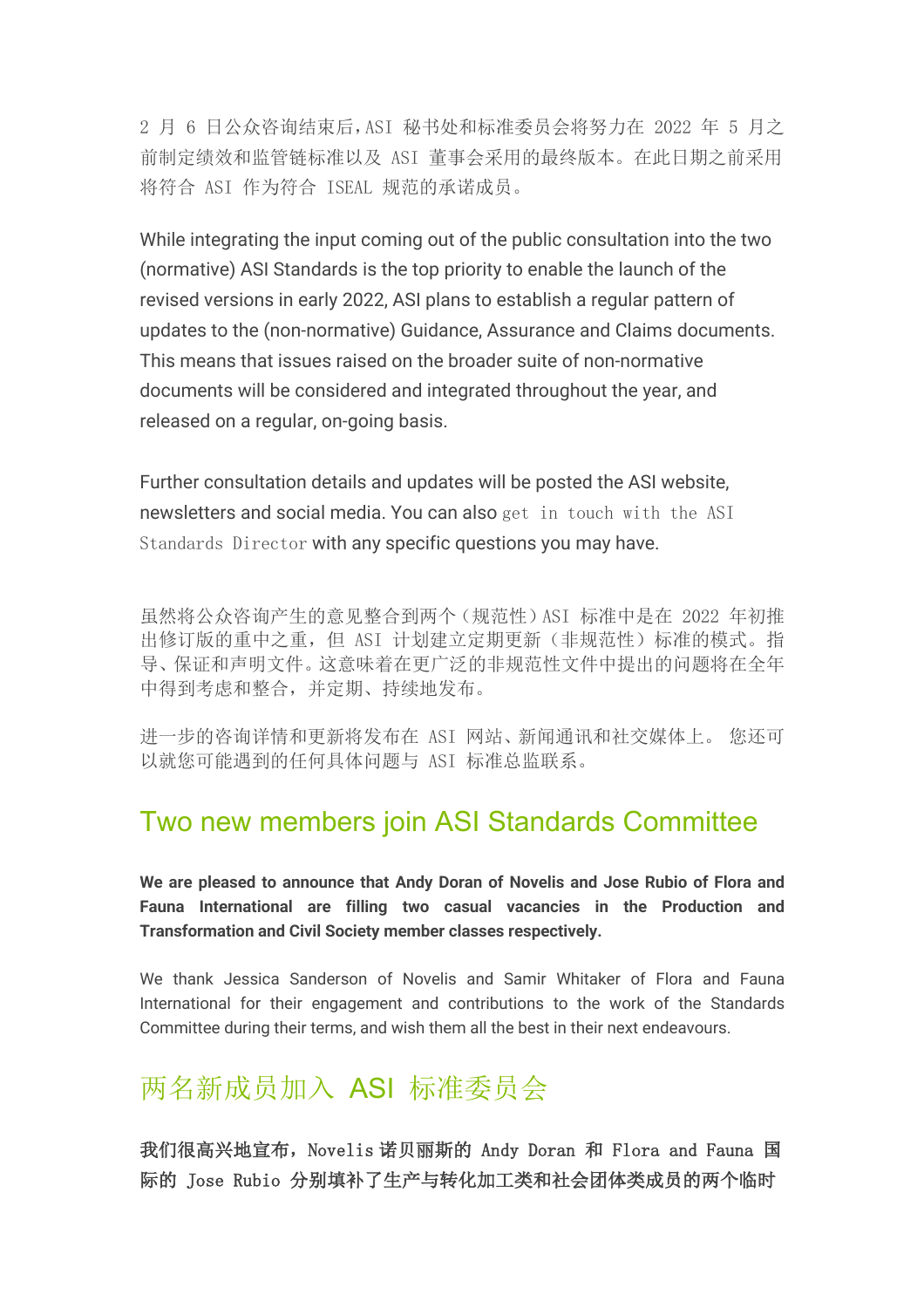#### 职位空缺。

我们感谢 Novelis 诺贝丽斯的 Jessica Sanderson 和 Flora and Fauna 国际 的 Samir Whitaker 在其任期内对标准委员会工作的参与和做出的贡献,并祝愿 他们在接下来的工作中一切顺利。

# Join us for 45 minutes on... Crunching the numbers: Analysing ASI Certification Data using the new ASI Public Dashboard

**With more than 150 Certifications issued to date and a strong pipeline of new and re-Certifications, the Public Dashboard enables all stakeholders to easily gain both a detailed and big picture view of the ASI program via tabular and graphical data, search and filter functionalities, and more.**

As announced earlier this month, ASI has launched a Public Dashboard for *elementAl*, our online assurance platform. The Public Dashboard provides database-level access to ASI Certification data that, to date, has been published only in PDF form. Search and filter functionalities create opportunities for stakeholders to analyse ASI Certification data by standard topic, conformance level, supply chain activity, geography, member, auditor, certification status and timing, and any other relevant variable or keyword.

This 45 minutes on... session will lead participants through the key areas of the dashboard, the ASI Certification data that can be accessed and downloaded, and provide a flavour for the kind of analyses that can be undertaken.

# 邀请您参加网络会议:如何使用 ASI 新的公共版块分 析 ASI 认证数据

迄今为止 ASI 已颁发了 150 多个认证,结合强大的新认证和重新认证渠道,公 共版块使所有利益相关者能够通过表格和图形数据、搜索和过滤功轻松获得 ASI 计划的详细和全局视图。

正如本月早些时候宣布的那样,ASI 为我们的在线保障平台 elementAl 推出了 一个公共版块。这个公共版块提供对 ASI 认证数据的数据库级访问,这些数据 迄今为止仅以 PDF 形式发布。搜索和过滤功能为利益相关者创造了机会,可以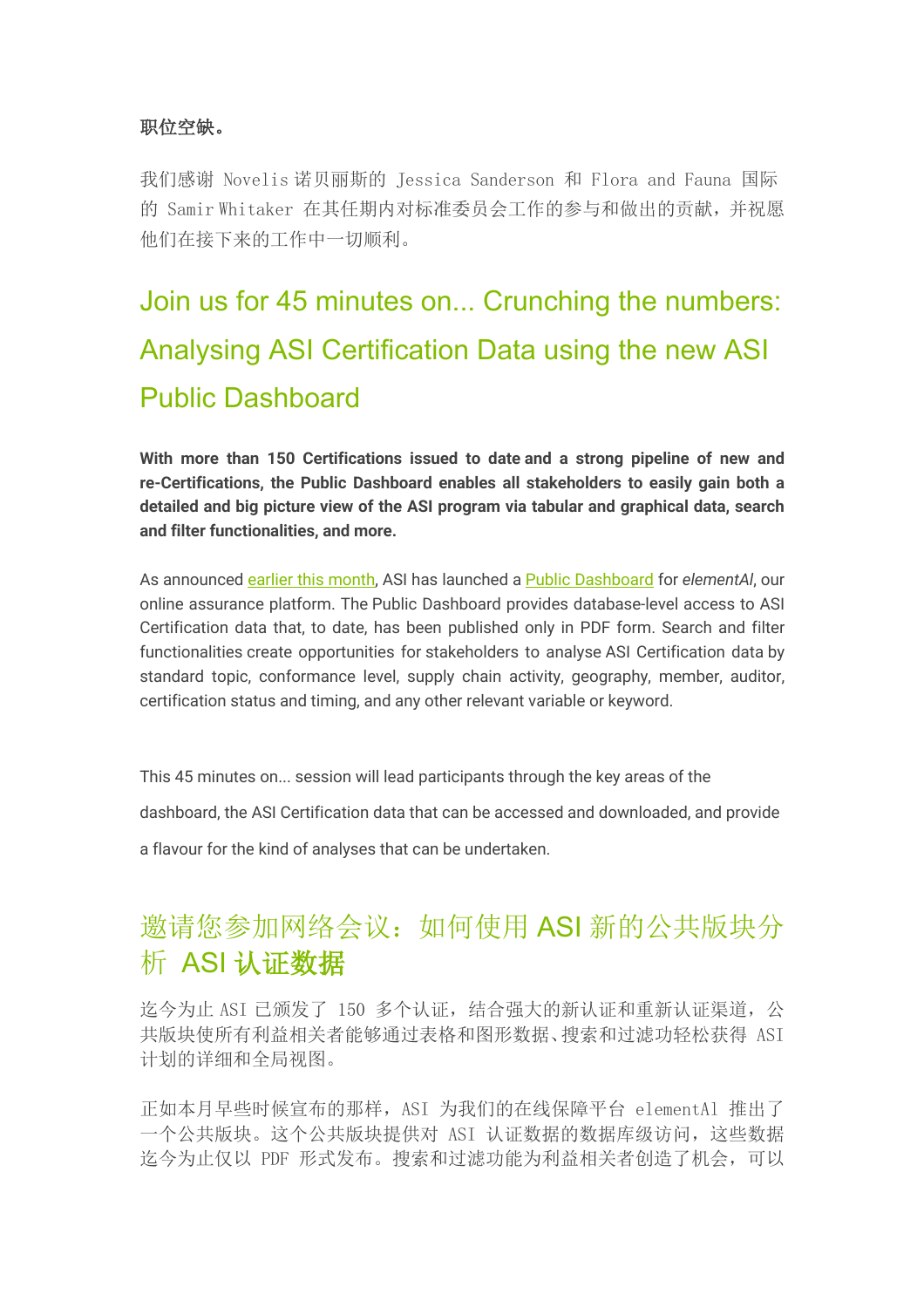按标准主题、一致性级别、供应链活动、地理位置、成员、审核员、认证状态和 时间以及任何其他相关变量或关键字来分析 ASI 认证数据。

这个 45 分钟的会议将引导参与者了解版块的关键区域、可以访问和下载的 ASI 认证数据,并为可以进行的分析类型提供帮助。

加入我们,参加 ASI 新公共版块上的现场网络研讨会和问答。

- 日期:2021 年 12 月 8 日
- 时间: 北京时间晚上 5 点
- 语言:英文

# Join us for 45 minutes on... Future demand for ASI Aluminium

**As global industries grapple with sustainability challenges -- from climate change to human rights -- and hope to reposition to capitalise on developing opportunities -- from a growing circular economy to industry transitions – certified aluminium demand is set to grow strongly over thenext decade.**

To explore the implications of accelerating expectations for responsible sourcing, ASI commissioned a report by CM Group on global industry perspectives and how these may influence future demand for 'ASI Aluminium' in China and the rest of the world.

In this final 45 Minutes On… session for 2021, Alan Clark, CM Group Director, joins Fiona Solomon, ASI CEO, to discuss the study's insights and conclusions.

While ASI is expected to play an increasingly influential role this decade in driving positive change in the aluminium sector, find out about some of the key factors to address, including fragmentation of responsible sourcing messages, variations in uptake within and between key market sectors and geographies, evolving assurance needs of multiple stakeholders, and the growing influence of capital markets.

Join us for this live webinar and Q&A on future demand for ASI Aluminium.

- **Date: December 14, 2021**
- **Time: 8am London, 9am Paris, 7pm Melbourne**

# 邀请您参加网络会议:未来对 ASI 铝的需求

随着全球行业应对可持续发展挑战——从气候变化到人权——并希望重新定位 以利用发展机遇——从不断增长的循环经济到行业转型——认证铝需求将在未 来十年强劲增长。

为了探讨加速对负责任采购的期望所带来的影响,ASI 委托 CM Group 撰写了一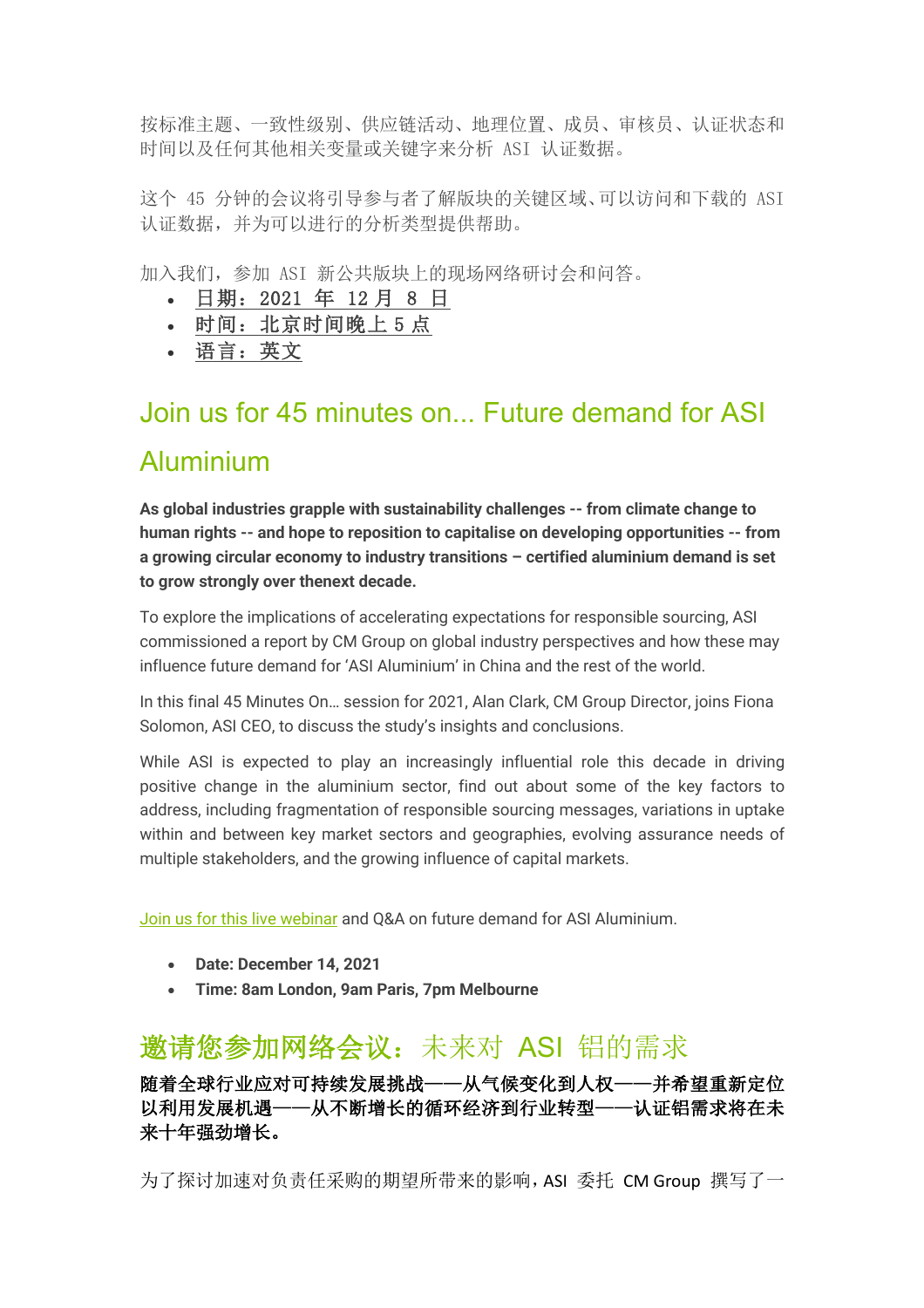份关于全球行业前景的报告,以及这些前景如何影响中国和世界其他地区对"ASI 铝"的未来需求。

在 2021 年的最后的一场历时 45 分钟的会议中,CM 集团董事 Alan Clark 与 ASI 首席执行官 Fiona Solomon 一起讨论该研究的见解和结论。

虽然 ASI 预计将在这十年中在推动铝行业的积极变革方面发挥越来越大的影响 力,但找出一些需要解决的关键因素,包括负责任采购信息的碎片化、关键市场 部门和地区内部和之间的吸收差异、多个利益相关者不断变化的保证需求,以及 资本市场日益增长的影响力。

加入我们的现场网络研讨会和问答,了解未来对 ASI 铝的需求。 •日期:2021 年 12 月 14 日 •时间:伦敦上午 8 点、巴黎上午 9 点、墨尔本晚上 7 点,北京下午 4 点

## Watch the recordings

#### **Each of our 45 Minutes on... webinars is recorded and publicly available**

Since May 2021, ASI has held a monthly 45 Minutes on... webinar, and each of the sessions is available to all stakeholders to watch online. The topics to date include:

- GHG Emissions,
- Chain of Custody Material Flows,
- Increasing transparency along the value chain,
- OECD Due Diligence Guidance,
- ASI's Indigenous Peoples Advisory Forum,
- Standards Benchmarking and Harmonisation and
- ASI's Oversight Process

## 观看录像

#### 每月一次时长 **45** 分钟的网络研讨会均已录制并公开发布

自 2021 年 5 月以来, ASI 定期举办一系列网络研讨会, 以增加对话和参与机 会。这些网络研讨会的录像视频在我们的 Youtube 频道上提供给所有 ASI 利益 相关者。

网络研讨会涵盖与 ASI 标准和我们的工作计划直接相关的主题,但也涵盖 了深入了解我们工作的更广泛背景主题。迄今为止的主题包括: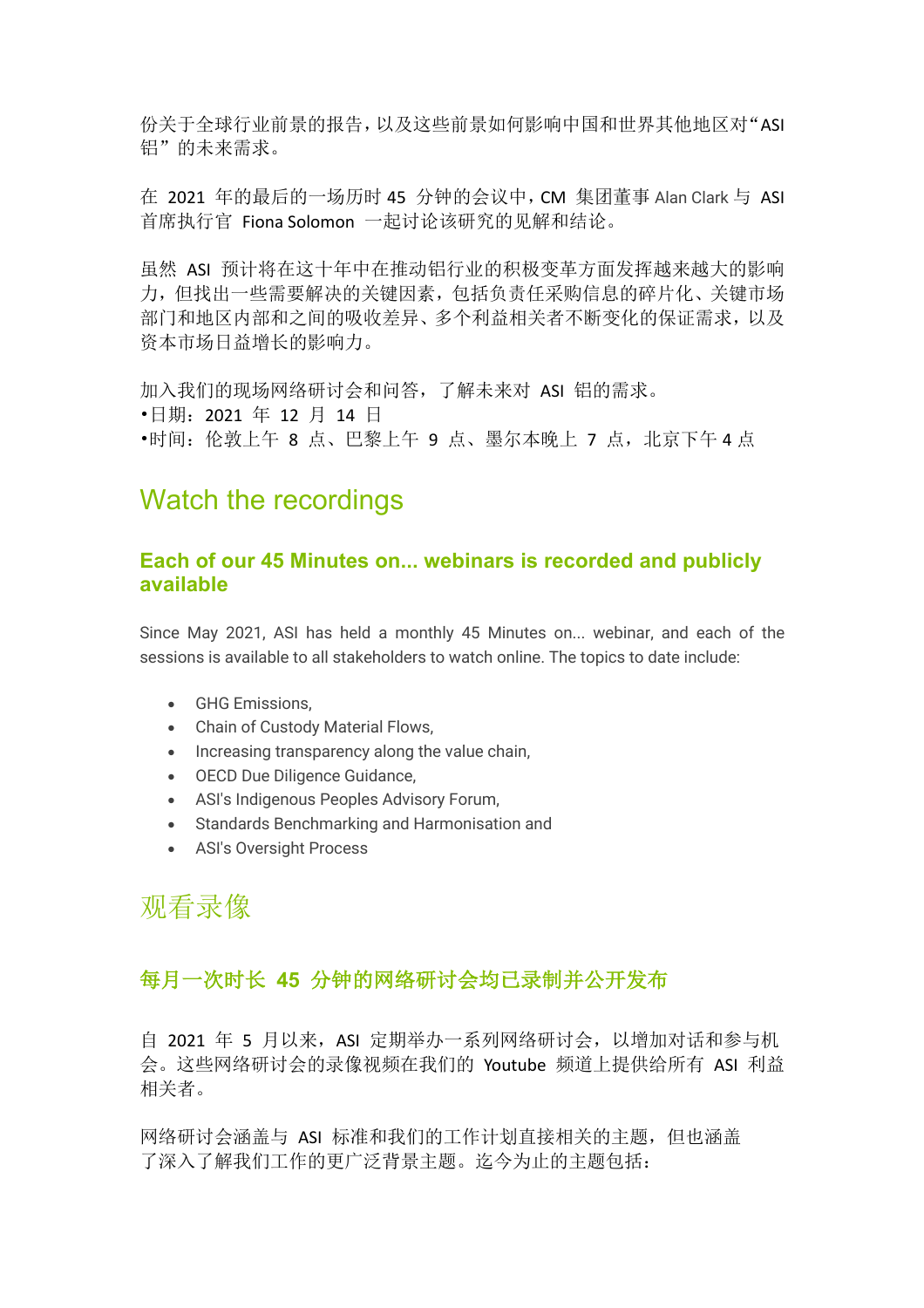•温室气体排放:提高透明度、改善绩效、实现变革和 ASI 不断演变的气 候作用(2021 年 10 月)

•监管链: 最新数据和未来发展(2021 年 9 月)

•提高价值链的透明度: ASI-CRU 在负责任的生产和供应(包括温室气体排 放)方面的合作(2021年 8月)注意: 此视频仅适用于 ASI 成员, 请勿 在您的组织外分享。

• OECD 尽职调查指南/LME 责任采购 (2021 年 7 月)

• ASI 的原住民咨询论坛 (IPAF) 对标准修订过程的贡献(2021 年 6 月)

- •标准基准和协调(2021 年 5 月)
- ASI 的监督流程 (2021 年 4 月)

## CRU Group adds rolling mill emissions dataset in

## Emissions Analysis Tool

**ASI's** data transparency partner, CRU Group**, has added a new rolling mill emissions dataset in its** Emissions Analysis Tool**. The addition of this data, combined with the existing ASI Performance Standard and Chain of Custody Standard certification layers, enables the tool's users to better assess and gain insights into the emissions profiles of their customers, suppliers, partners and products.**

CRUs Emissions Analysis Tool contains data for 100% of global production for Bauxite mines, Alumina Refineries, Aluminium smelters and 90%+ for Rolling Mills. New rolling mill data contains product level emissions data for Building Sheet, Bright Sheet, Brazing Sheet, Plate, 1xxx, 3xxx, 5xxx, Auto Body, Auto Structural, Foil Stock & Can Stock.

# CRU 集团在排放分析工具中添加了铝轧制厂排放数 据库

ASI 的数据透明度合作伙伴 CRU 集团在其排放分析工具中添加了一个新的轧 机排放数据库。添加这些数据,结合现有的 ASI 绩效标准和监管链标准认证, 使该工具的用户能够更好地评估并深入了解其客户、供应商、合作伙伴和产品的 排放情况。

CRU 排放分析工具包含 100% 的铝土矿、氧化铝精炼厂、铝冶炼厂的全球产量 数据和 90% 以上的铝轧制厂数据。新轧轧制厂数据包含建筑板材、光亮板材、 钎焊板材、板材、1xxx、3xxx、5xxx、汽车车身、汽车结构、铝箔坯料和罐料 的产品级排放数据。

Investors and policymakers, buyers and industrial users of aluminium are increasingly demanding access to asset level data on emissions performance in their quest to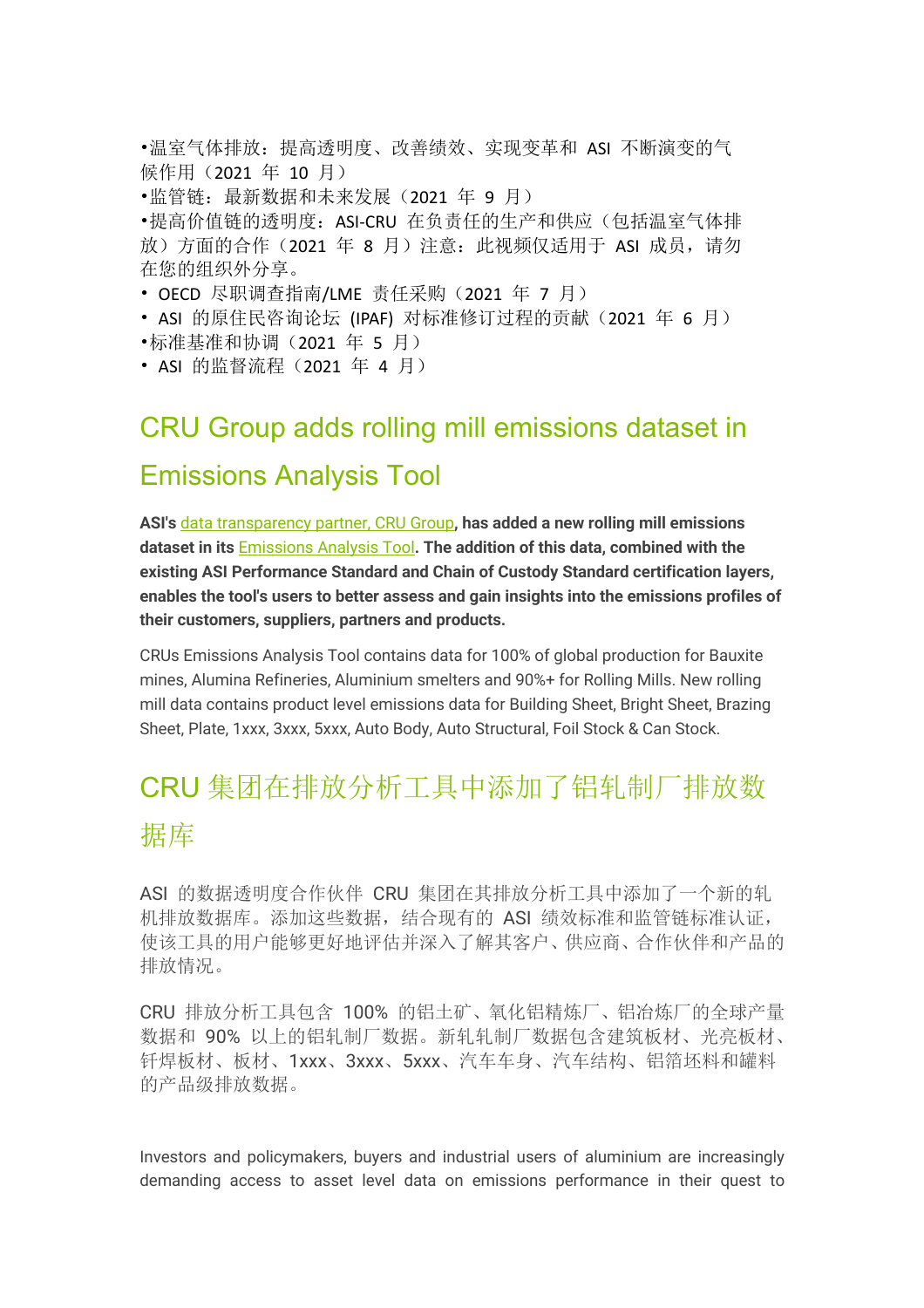identify opportunities to decarbonise in the future. They also want assurance that the assets of interest are addressing wider environmental, social and governance concerns, which ASI Certification confers to 35% of all rolling mills that are currently ASI Performance Standard certified. This combination of data and sustainability performance information is made possible via the Emissions Analysis Tool and ASI's ongoing collaboration with CRU Group.

投资者和政策制定者、买家和铝工业用户越来越需要获取有关排放绩效的企业级 别数据,以寻找未来脱碳的机会。他们还希望确保感兴趣的企业能解决更广泛的 环境、社会和治理问题。目前通过 ASI 绩效标准认证的轧制厂占所有轧制厂的 35%。通过排放分析工具和 ASI 与 CRU 集团的持续合作,使排放数据和可持 续性绩效信息的这种组合成为可能。

## **ASI Certifications update**

### **ASI** 认证动态

In November, ASI Members achieved four new certifications, with several more in the

announcement pipeline.

#### 11 月, ASI 成员获得了 4 项新认证, 还有几项正在发布中。

- 1. 波尔饮料包装南美公司 (BPSA) 罐体制造业务已通过 ASI 绩效标准 和监管链标准双认证,包括四个国家的 15 家工厂,成为南美洲地区首 家获得 ASI 双认证的铝罐制造商。
- 2. Aluflexpack 位于克罗地亚 Drniš的生产基地通过 ASI 绩效标准认证。同 时,其位于瑞士 Drniš和 Einsiedeln 的生产基地通过了 ASI 监管链标准 认证。

## **ASI** 会员新闻

In November, ASI welcomed one Industrial User and one General Supporter member, bringing the total number of ASI members to 200. Read more about our new members below, and for more information about ASI membership, please visit the Join ASI page on our website!

11 月, ASI 迎来了一家工业用户类会员和一家一般支持者类会员的加入, 使 ASI 成员总数达到 200 家。在下面了解有关我们的新成员的更多信息, 以及有关 ASI 成员资格的更多信息,请访问我们网站上的加入 ASI 页面.

### **比利时 Remi Claeys 铝业公司**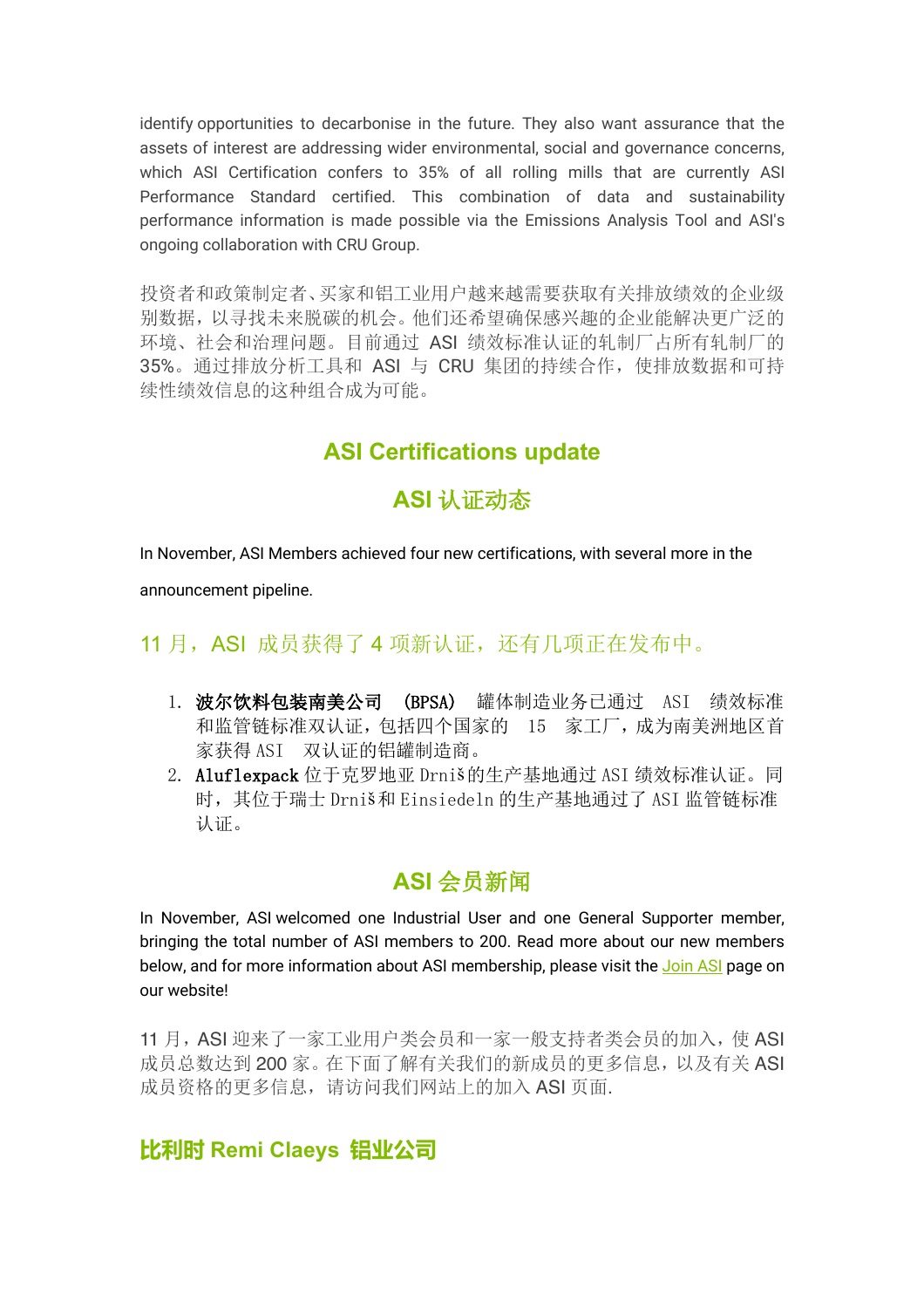铝是循环经济的关键材料,使用可回收的材料有助于未来的可持续发展,使用回 收废铝仅需用于制造原铝的约 5% 的能源。我公司的目标是通过重熔设施实现 更优的循环经济,对使用过的废铝进行分类和重熔。在 Remi Claeys AluminiumLichtervelde,我们使用的铝中有 95% 以上来自回收材料,均在我们 自己的重熔设施中重熔生产。

*Remi Claeys Aluminium* 非常注重良好的治理并创造可持续的环境。因此,我们 加入 *ASI* 并致力于努力工作,以期获得绩效标准和监管链标准两项认证。这将 践行我们的承诺,即对铝的负责任生产、采购和企业合规治理。

– *Filip Vinke* –董事总经理

### **PyroGenesis 加拿大公司**

PyroGenesisCanada Inc. 是一家集设计、开发、制造和商业化先进的等离子系 统和可持续解决方案,以减少温室气体和废料流的高科技公司。铝被认为是未来 的"绿色"金属,在排放和与之相关的危险废物问题得到解决之前,这一点无可 争议。鉴于此,PyroGenesis 致力于广泛的应用,包括从浮渣中回收铝(使用其 获得专利的 DROSRITE™ 工艺)、浮渣残留物(消费后金属回收)的综合利用、 处理废电解槽内衬(SPL 大修渣),以及以等离子体炬代替化石燃料燃烧器的形 式实现工业电气化。

我们相信,我们应该帮助铝工业和绿色金属生产商通过实现可持续性发展来解决 他们的环境问题,即提出比他们使用的传统技术更便宜的环境解决方案。我们很 自豪能成为 *ASI* 的成员,分享和推广这些可持续发展的核心价值观,同时帮助 企业提高竞争力。

– *Photis Peter Pascali*,总裁兼首席执行官

### UPCOMING EVENTS 近期活动

#### Upcoming ASI Secretariat presentations

#### 近期 ASI 秘书处人员的演讲活动

**ASI Secretariat members are participating in several upcoming events with virtual presentations. Details on dates, times and info on how to join the sessions will be published here when they become available.**

**ASI** 秘书处人员正在通过网络形式参与即将举行的几项活动。有关日期、时间 和如何加入会议的信息将在可用时在此处发布。

• Marieke van der Mijn, Director of Impacts and Partnerships | **IBAAS-JNARDDC 2022 Conference and Exhibition** | February 2-4, 2022 | More information